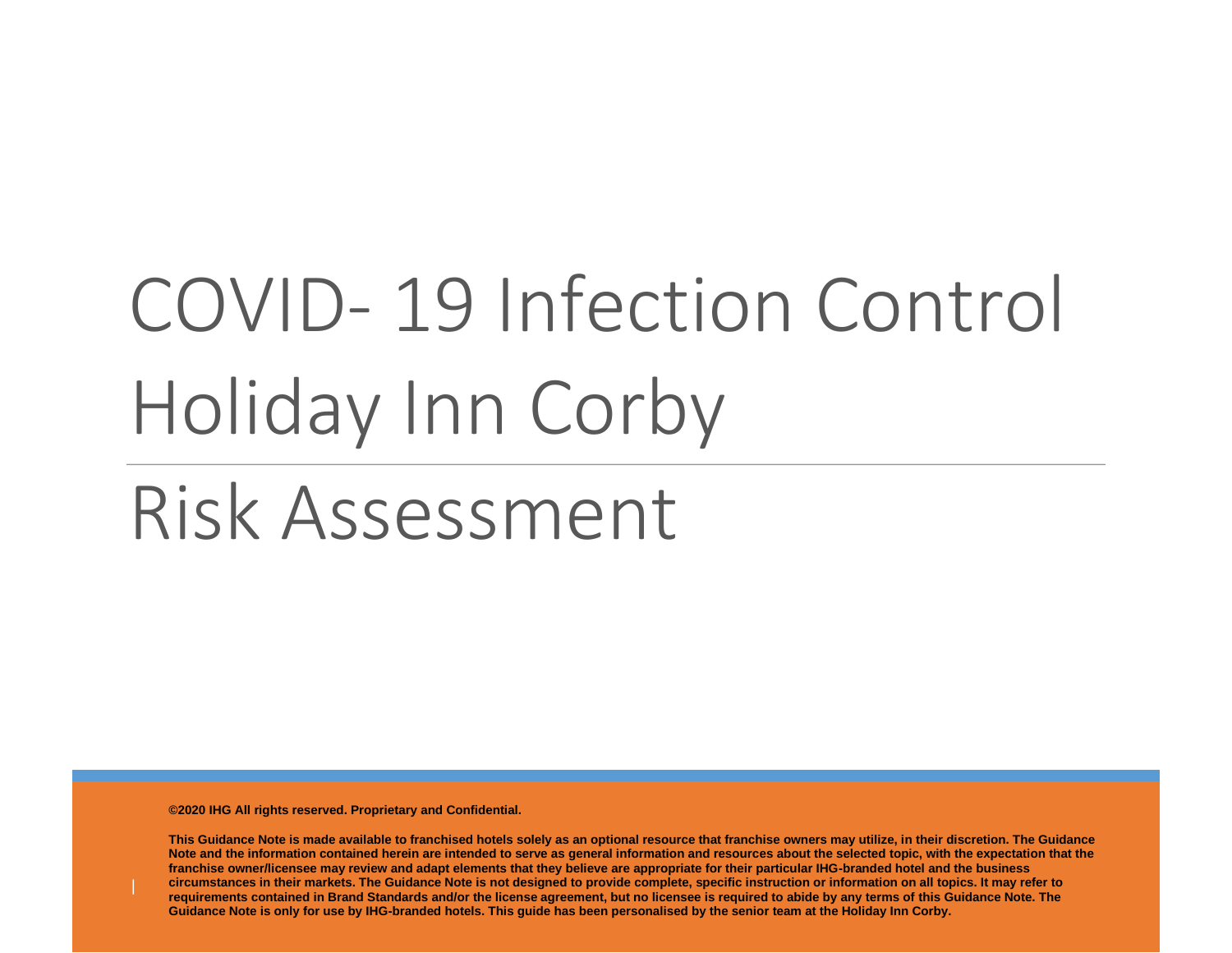| <b>Hazards</b>                     | Who might<br>be harmed                         | <b>Controls</b>                                                                                                                                                                                                                                                                                                                                                                                                                                                                                                                                                                                                                                                                                                                                                                                                                                                                                                                                                                                                                                                                  | <b>Additional controls</b>                                                                                                                                  | Likelihood (L)<br>$(1 - 3)$ | <b>Severity</b><br>(S)<br>$(1-3)$ | <b>Risk</b><br>rating<br>(LxS) |
|------------------------------------|------------------------------------------------|----------------------------------------------------------------------------------------------------------------------------------------------------------------------------------------------------------------------------------------------------------------------------------------------------------------------------------------------------------------------------------------------------------------------------------------------------------------------------------------------------------------------------------------------------------------------------------------------------------------------------------------------------------------------------------------------------------------------------------------------------------------------------------------------------------------------------------------------------------------------------------------------------------------------------------------------------------------------------------------------------------------------------------------------------------------------------------|-------------------------------------------------------------------------------------------------------------------------------------------------------------|-----------------------------|-----------------------------------|--------------------------------|
| <b>Transmission of</b><br>COVID-19 | Colleagues/<br>Visitors/<br><b>Contractors</b> | Hand washing/ hygiene<br>• Hand washing facilities with soap and hot<br>water in place.<br>Stringent hand washing taking place.<br>$\bullet$<br>Paper towels/hand dyers for drying of<br>$\bullet$<br>hands. Paper towels available in all<br>locations<br>Hand sanitisers in areas where washing<br>$\bullet$<br>facilities not readily available:<br>at the front desk<br>$\blacksquare$<br>entrances and exits of building,<br>$\overline{\phantom{a}}$<br>Guest restrooms,<br>$\overline{\phantom{a}}$<br>entrance to the restaurant,<br>$\overline{\phantom{a}}$<br>food service counters,<br>$\overline{\phantom{a}}$<br>staff restrooms,<br>$\overline{\phantom{a}}$<br>staff restaurants<br>$\overline{\phantom{a}}$<br>lift lobbies,<br>$\overline{\phantom{a}}$<br>entrance to stairwells<br>gym & spa<br>$\overline{\phantom{a}}$<br>Meetings and event rooms<br>$\overline{\phantom{a}}$<br><b>Business lounges</b><br>$\blacksquare$<br>Offices<br>$\overline{\phantom{a}}$<br>Anti bac wipes also around on lobby tables<br>Also available in all public washrooms | Signage detailing all of this in place around<br>1.<br>hotel.<br>All signage removed following lifting of all<br>2.<br>restrictions from 24th February 2022 | $\mathbf{1}$                | 3                                 | 3                              |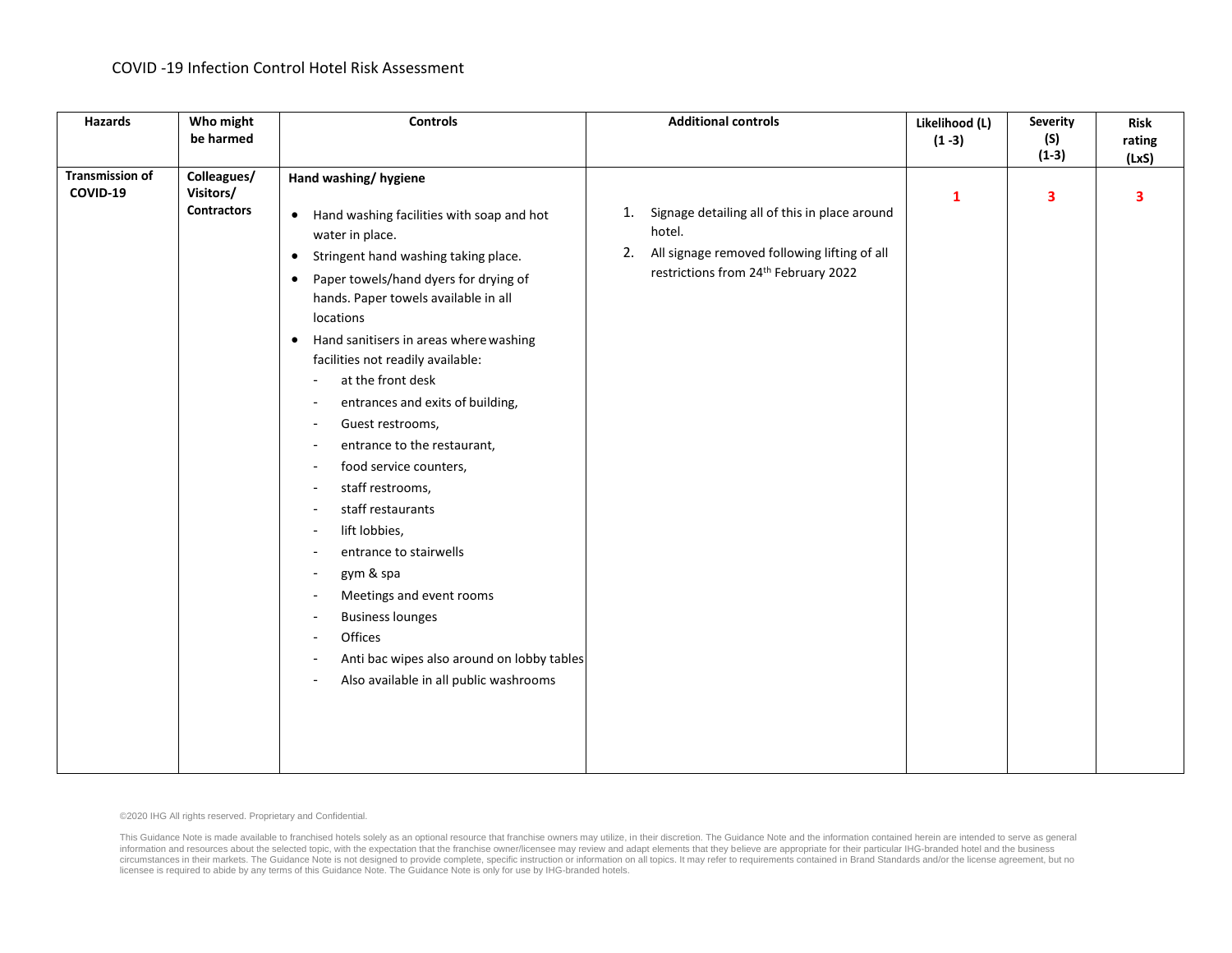|  | Cleaning                                                                                                                                                                                                                                                                                                                                                                                                                                                                                                                                                                                                                           |                            |                                                                                                                                                                                                                                                                                                                                                                                                                                                                                                                                                                                                                                                                                                                                                                                                                                                                                                                                                                                                                                                                                             |  |  |
|--|------------------------------------------------------------------------------------------------------------------------------------------------------------------------------------------------------------------------------------------------------------------------------------------------------------------------------------------------------------------------------------------------------------------------------------------------------------------------------------------------------------------------------------------------------------------------------------------------------------------------------------|----------------------------|---------------------------------------------------------------------------------------------------------------------------------------------------------------------------------------------------------------------------------------------------------------------------------------------------------------------------------------------------------------------------------------------------------------------------------------------------------------------------------------------------------------------------------------------------------------------------------------------------------------------------------------------------------------------------------------------------------------------------------------------------------------------------------------------------------------------------------------------------------------------------------------------------------------------------------------------------------------------------------------------------------------------------------------------------------------------------------------------|--|--|
|  | Frequent cleaning and disinfection of<br>objects and surfaces that are touched<br>regularly, particularly in areas of high use<br>such as door handles, light switches,<br>reception area using appropriate cleaning<br>and disinfection products and methods.<br>Cleaning schedules increased including more<br>$\bullet$<br>manning. All staff responsible for all areas.<br>Dedicated new infection control cleaning<br>$\bullet$<br>process (IHG way of clean) has been<br>developed and implemented.<br>All staff trained in the new cleaning and<br>PPM practices.<br>All HOD IHG Way of Clean & Culture of<br>clean trained | 1.<br>2.<br>6.<br>7.<br>8. | Checks carried out by ALL and where<br>applicable Ops / GM to ensure that the<br>necessary procedures are being followed<br>and standards and processes are<br>adequate, and cleaning completed<br>correctly.<br>Environmental hygiene and<br>decontamination guidance in the IHG<br>guidance note 'Prevention and Control of<br>Communicable Diseases'<br>External cleaning providers should<br>follow the IHG guidance of cleaning<br>and disinfection.<br>Advice and guidance from local public<br>health/government officials on additional<br>measures will be implemented.<br>Dedicated cleaners recruited in all public<br>areas 7 days per week.<br>Group arrivals split to different rooms<br>and routes through the building<br>minimising contact put in place. Each<br>entrance, base and route cleaned<br>regularly.<br>Senior group team also undertake<br>continuous cleaning and advise if any<br>further PPE / sanitising is required.<br>Disposable wipes are be provided at<br>desks for cleaning of keyboards and<br>mouse and wipe down desks and chairs<br>after use. |  |  |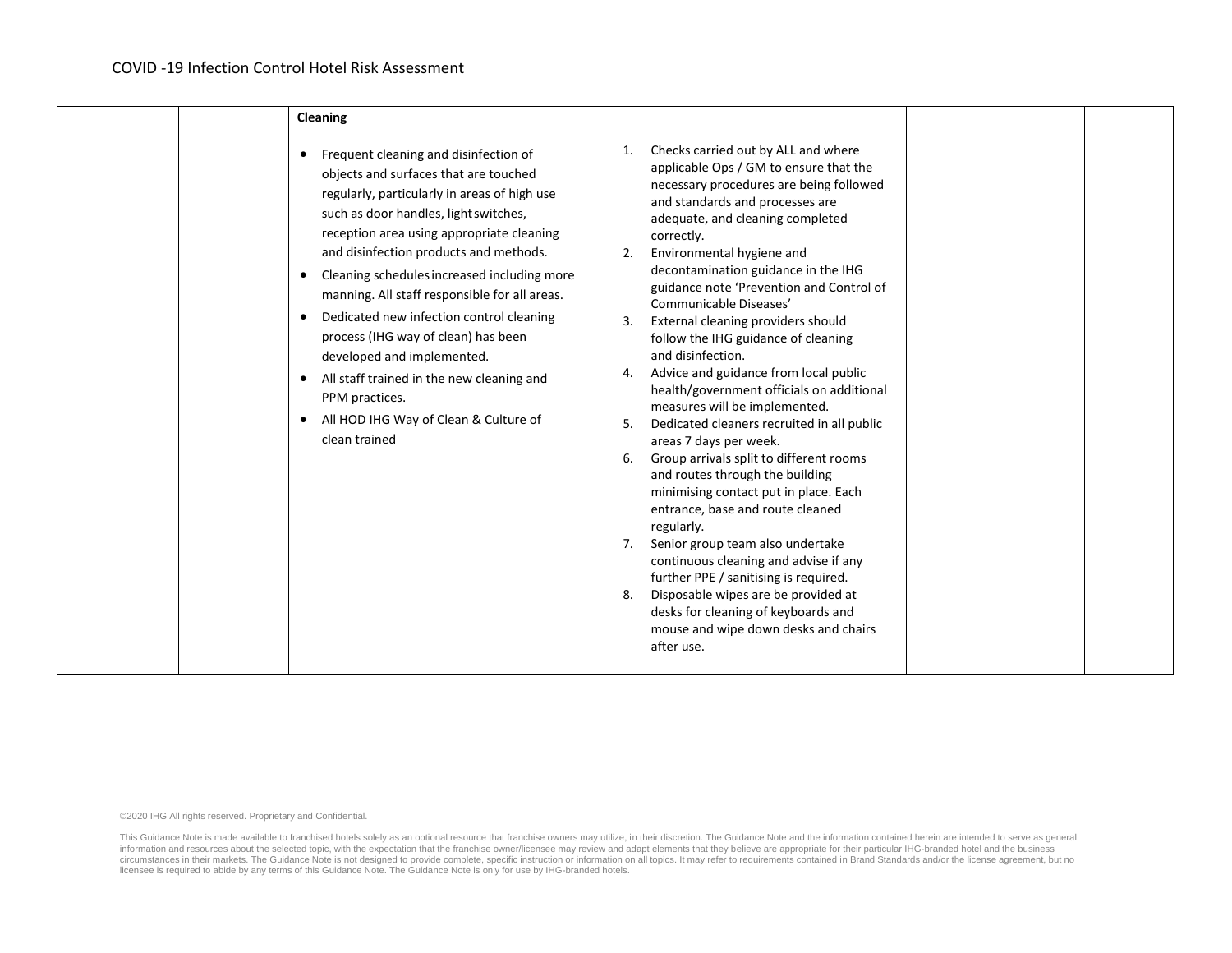| <b>Social distancing</b>                                                                                                                                     |                                                                                                                                                                                                                                                                                                                                                                                                                                                                                 |  |
|--------------------------------------------------------------------------------------------------------------------------------------------------------------|---------------------------------------------------------------------------------------------------------------------------------------------------------------------------------------------------------------------------------------------------------------------------------------------------------------------------------------------------------------------------------------------------------------------------------------------------------------------------------|--|
| No longer required.<br>Contactless payment and ordering options<br>٠<br>developed to limit close contact. Focus on<br>contactless payment. No cash accepted. | Working from home where possible will<br>remain.<br>Screens installed in offices and reception<br>desk.<br>Sanitizing stations will remain.<br>3.<br>RA checked by 3rd party H&S company,<br>4.<br>emailed to EHO, and displayed on hotel<br>website.<br>Nov 2021 – All functions capacities<br>5.<br>normal, however we are limiting how<br>many we accept on any 1 night to limit<br>overall in house numbers.<br>2022 – Return to full capacities across<br>6.<br>the board. |  |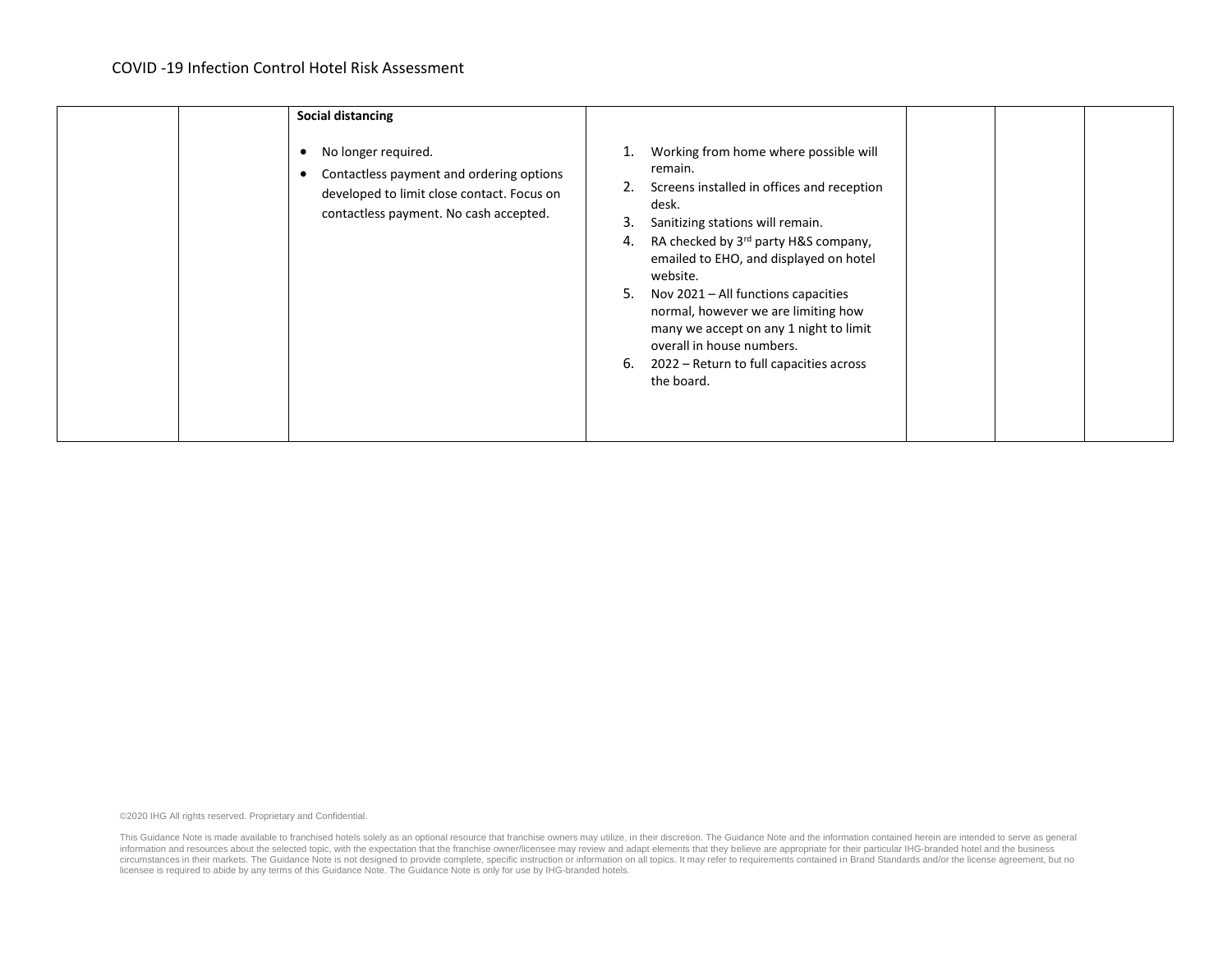| <b>Face coverings</b><br>Hotel will follow local public<br>health/government official's advice and<br>guidance on use of PPE (personal protective<br>equipment).<br>Where coverings are required training will<br>be provided to staff on putting on and taking<br>off and disposal | All staff advised wearing of masks is<br>optional, they can continue to wear if<br>they wish.<br>All guests advised wearing of face<br>coverings is optional.<br>Nov 2021 – Recommended to all staff and<br>3.<br>guests to wear masks if they can. Not<br>mandatory.<br>Dec 2021 - Masks mandatory for all<br>4.<br>public areas except private function<br>rooms and behind the bar.<br>January 2022 - Masks no longer required<br>5.<br>from 27 <sup>th</sup> , now optional. |  |  |
|-------------------------------------------------------------------------------------------------------------------------------------------------------------------------------------------------------------------------------------------------------------------------------------|----------------------------------------------------------------------------------------------------------------------------------------------------------------------------------------------------------------------------------------------------------------------------------------------------------------------------------------------------------------------------------------------------------------------------------------------------------------------------------|--|--|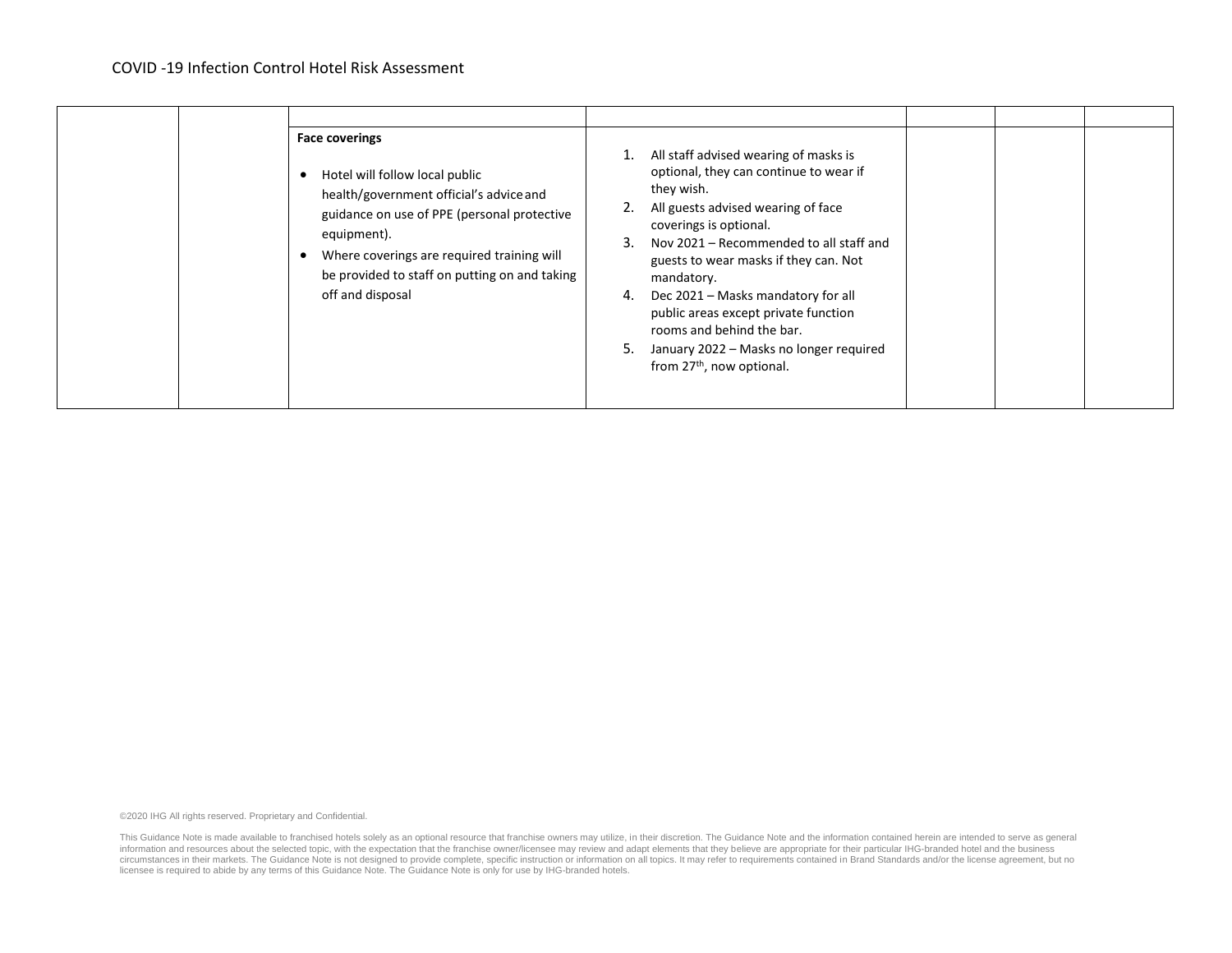| Mental health / Wellbeing                                                                                                                                                                            |                                                                                                                                                                                                                                                                                                                                                                                                                                                                                                                                                                                                                                              |  |
|------------------------------------------------------------------------------------------------------------------------------------------------------------------------------------------------------|----------------------------------------------------------------------------------------------------------------------------------------------------------------------------------------------------------------------------------------------------------------------------------------------------------------------------------------------------------------------------------------------------------------------------------------------------------------------------------------------------------------------------------------------------------------------------------------------------------------------------------------------|--|
| Management should promote mental<br>health and wellbeing awareness to<br>colleagues.<br>Head of departments will have regular<br>check-ins with their staff members to<br>offer guidance and support | Where applicable IHG Care Line is<br>available for guidance and support for<br>colleagues<br>Samaritans number issued.<br>Line managers should check in<br>3.<br>regularly with staff and teams<br>(including home workers)<br>Posters with local organisation's details<br>4.<br>that can help with personal and<br>mental health to be displayed.<br>From home fitness classes available for all<br>5.<br>team working at home at any time (either<br>live or recorded)<br>Revised return to work back created and<br>6.<br>issued to all to cover off all Covid measures<br>and support available. Updated to reflect<br>current measures |  |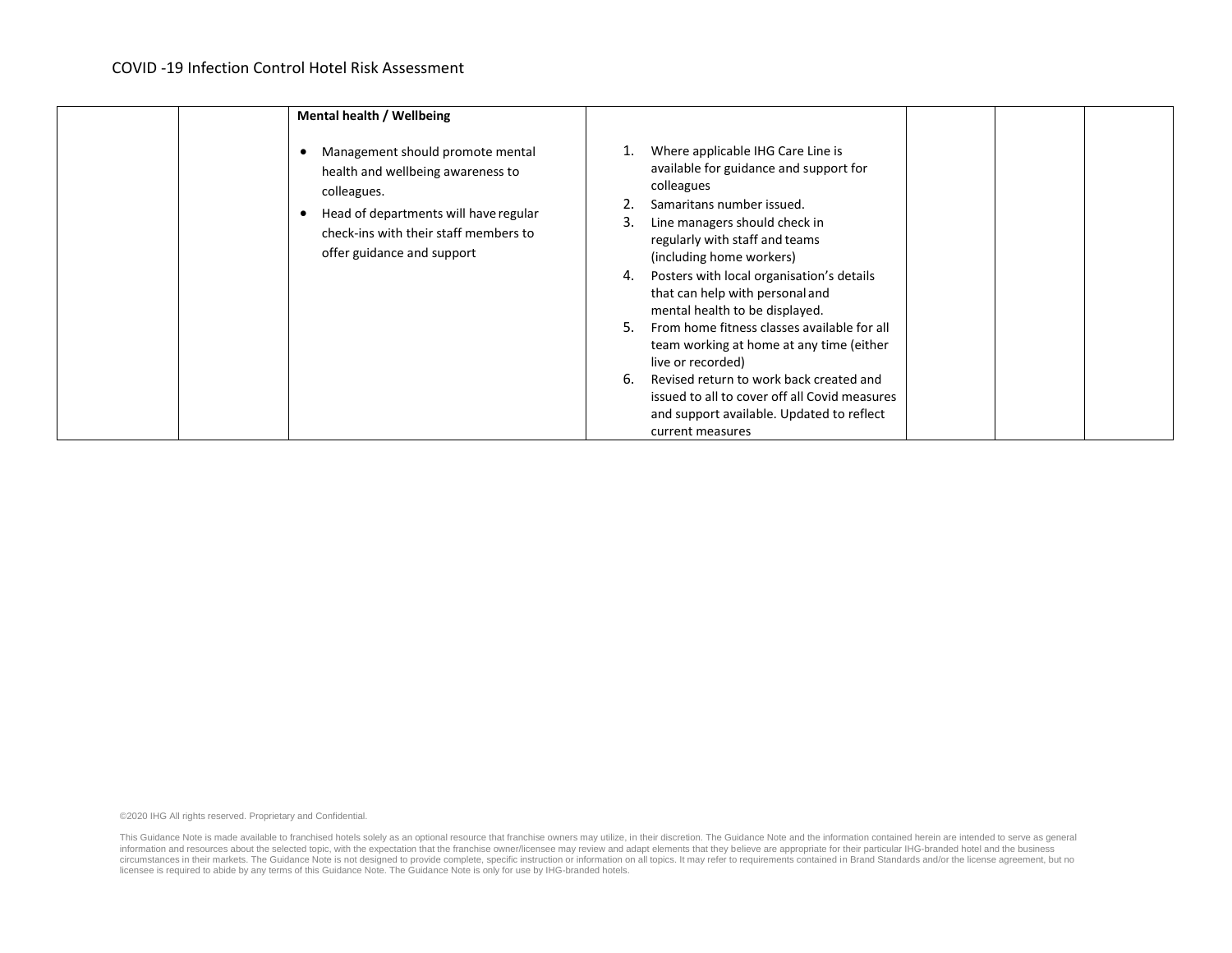| <b>3D Health &amp; Fitness</b>                                                                                                                                                                    |                                                                                                                                                                                                                                                                                                                                                                                                         |  |
|---------------------------------------------------------------------------------------------------------------------------------------------------------------------------------------------------|---------------------------------------------------------------------------------------------------------------------------------------------------------------------------------------------------------------------------------------------------------------------------------------------------------------------------------------------------------------------------------------------------------|--|
| Fully reopen as normal.<br>$\bullet$<br>3D responsible for putting own<br>$\bullet$<br>control measures in whilst adhering<br>to IHG guidance.<br>Enhanced cleaning regime in place.<br>$\bullet$ | All members and guests advised club<br>1.<br>operations as normal but booking system is<br>prepared to manage access if required.<br>Club management will liaise with hotel<br>management and implement if needed.<br>Masks once again required when moving<br>2.<br>about and not using the equipment.<br>Effective Thursday 27 <sup>th</sup> Jan, Masks no<br>3.<br>longer required but are optional. |  |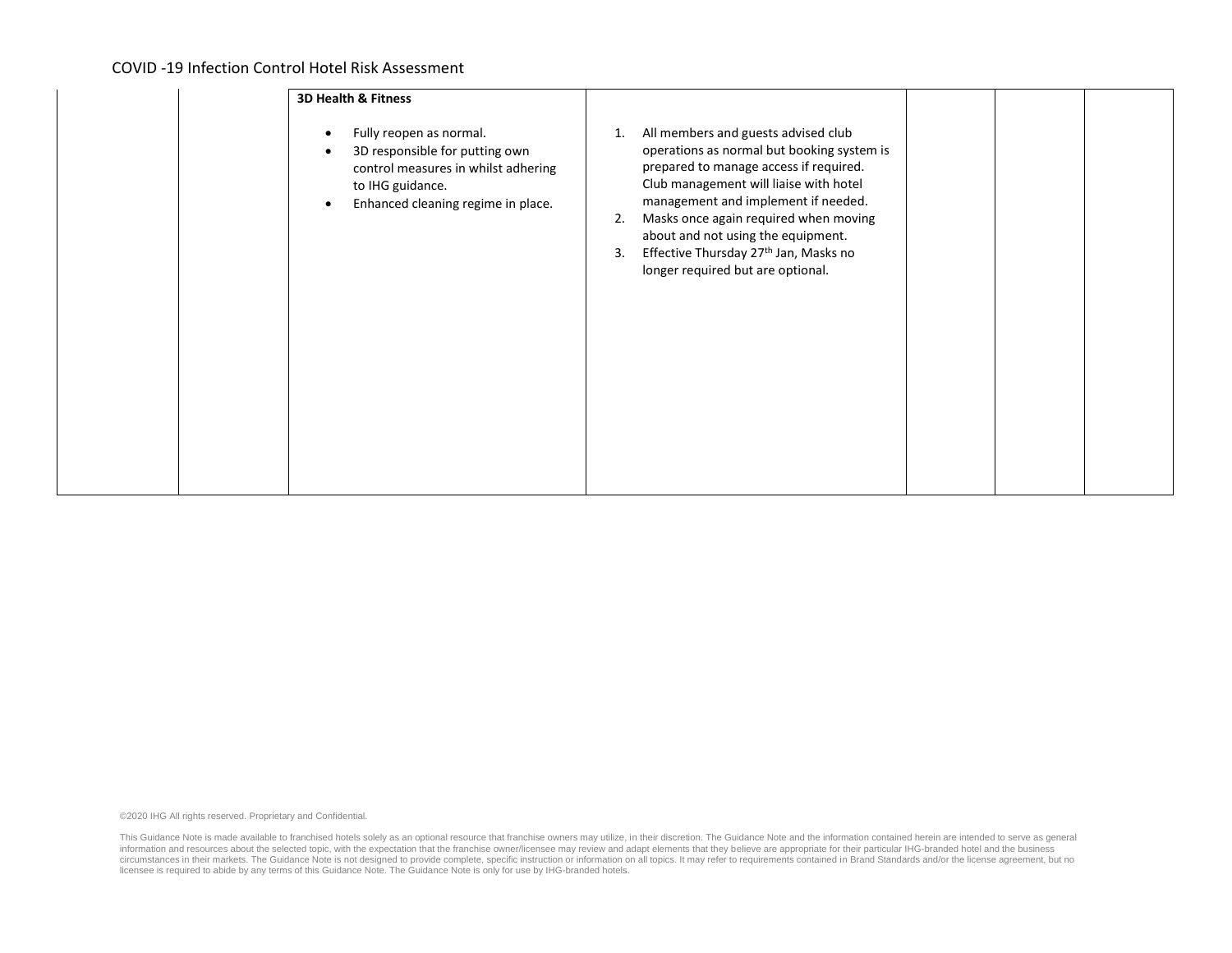| <b>Symptoms of Covid-19</b>                                                                                                                                                                                                                                                                                                                                                                                                                                                                                                                                                                                                                                                                                                                                                                                                                                                                                                                                                                                                                                                                                                                                                                                                            |                                  |                                                                                                                                                                                                                                                                                                                                                                                                                                                                                                                                                                                                                                                                                                                                                                                                                                |  |  |
|----------------------------------------------------------------------------------------------------------------------------------------------------------------------------------------------------------------------------------------------------------------------------------------------------------------------------------------------------------------------------------------------------------------------------------------------------------------------------------------------------------------------------------------------------------------------------------------------------------------------------------------------------------------------------------------------------------------------------------------------------------------------------------------------------------------------------------------------------------------------------------------------------------------------------------------------------------------------------------------------------------------------------------------------------------------------------------------------------------------------------------------------------------------------------------------------------------------------------------------|----------------------------------|--------------------------------------------------------------------------------------------------------------------------------------------------------------------------------------------------------------------------------------------------------------------------------------------------------------------------------------------------------------------------------------------------------------------------------------------------------------------------------------------------------------------------------------------------------------------------------------------------------------------------------------------------------------------------------------------------------------------------------------------------------------------------------------------------------------------------------|--|--|
| If anyone becomes unwell with a new<br>continuous cough or a high<br>temperature, loss of taste / smell<br>in the workplace or in the hotel, they<br>should be sent home or isolated in the<br>hotel and advised to follow the<br>quarantine guidance.<br>Line managers/ hotel management<br>$\bullet$<br>should maintain regular contact with<br>colleagues/ guests during the time they<br>may be isolated.<br>If advised that a member of staff or<br>guest has developed Covid-19 and was<br>recently on IHG premises (including<br>where a member of staff has visited<br>other work place premises such as<br>domestic premises), the management<br>team should contact where appropriate<br>the local public health / government<br>official to discuss the case, identify who<br>has been in contact with the patient<br>and take advice on any actions or<br>precautions that may be required.<br>We have a room that is dedicated for<br>isolation of guest/ staff with potential<br>Covid 19 symptoms (ground floor)<br>Hotel follows track & trace storing all<br>$\bullet$<br>own records for 21 days.<br>Hotel follows local guidance on<br>$\bullet$<br>reporting to local heath authority<br>suspected/ positive cases | 1.<br>2.<br>3.<br>4.<br>5.<br>6. | Effective 24 <sup>th</sup> February 2022 there is no<br>longer any legal requirement for any one<br>who test positive to isolate.<br>Advice remains that those who do test<br>positive should however isolate for 5 days.<br>Both for our staff and guests<br>Where detailed by the local public<br>health/government official additional<br>control measures may be required.<br>All staff throughout hotel will be trained<br>on the Covid 19 hotel tool kit and their<br>roles and how to serve and managed,<br>suspected cases and positive cases.<br>Process for isolation of any guest revised<br>with guest letter issued, 72 hours vacant<br>till clean, no room access and phone<br>support only unless emergency.<br>Full inhouse list of any isolation or<br>confirmed covid by guest or staff<br>maintained by GM. |  |  |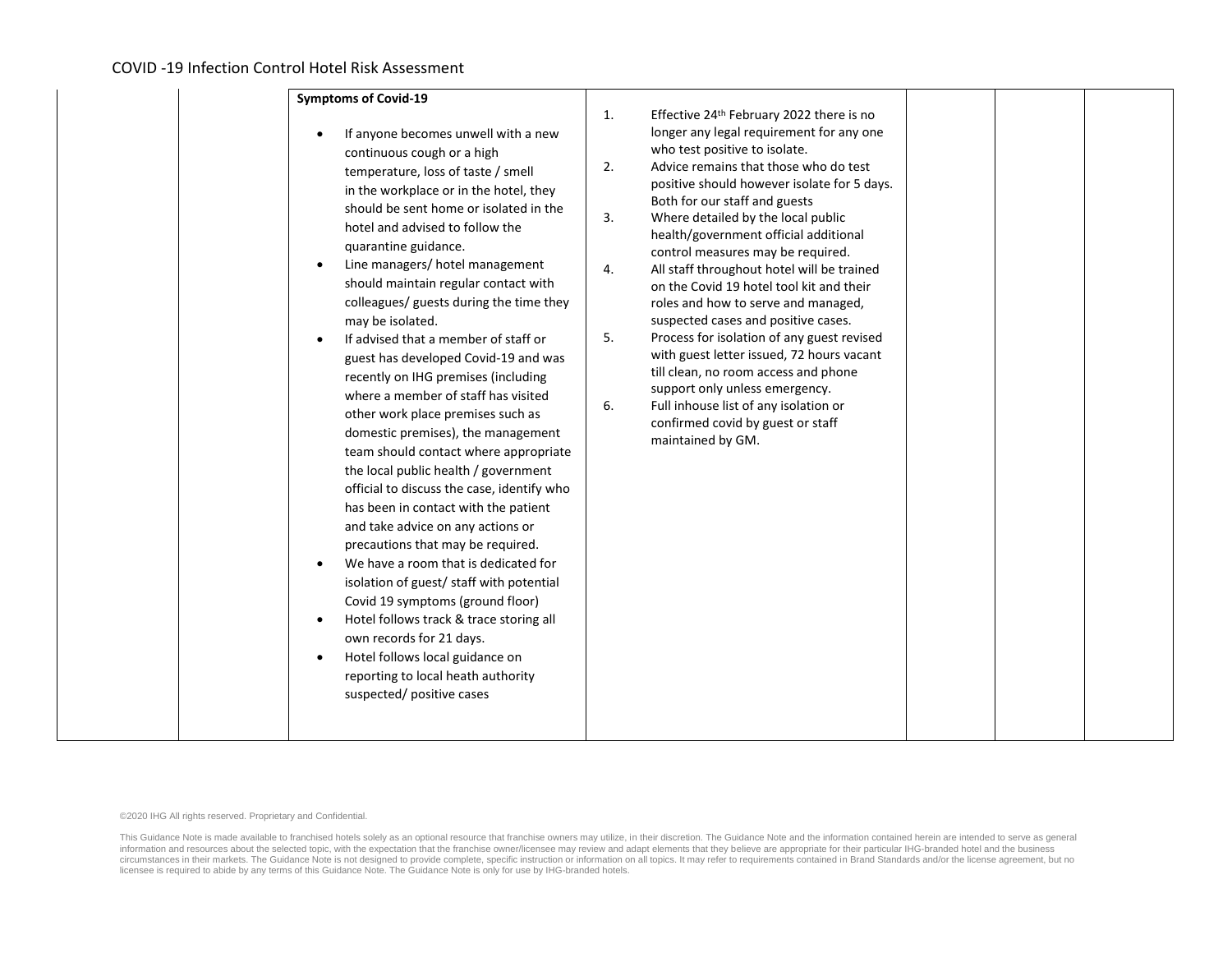|  | Remember to stay informed on the latest developments about COVID-19. Follow advice given by IHG, your healthcare provider, your national          |
|--|---------------------------------------------------------------------------------------------------------------------------------------------------|
|  | and local public health authority on how to protect yourself and others from COVID-19. Check gov.uk for all latest national and regional updates. |
|  | Additional guidance and resources for COVID-19 are available in the IHG COVID-19 digital hub in Merlin.                                           |
|  | Remember to follow the Hierarchy of controls to mitigate risks.                                                                                   |
|  | Review this risk assessment as the risk changes or new measures are implemented across your site.                                                 |
|  |                                                                                                                                                   |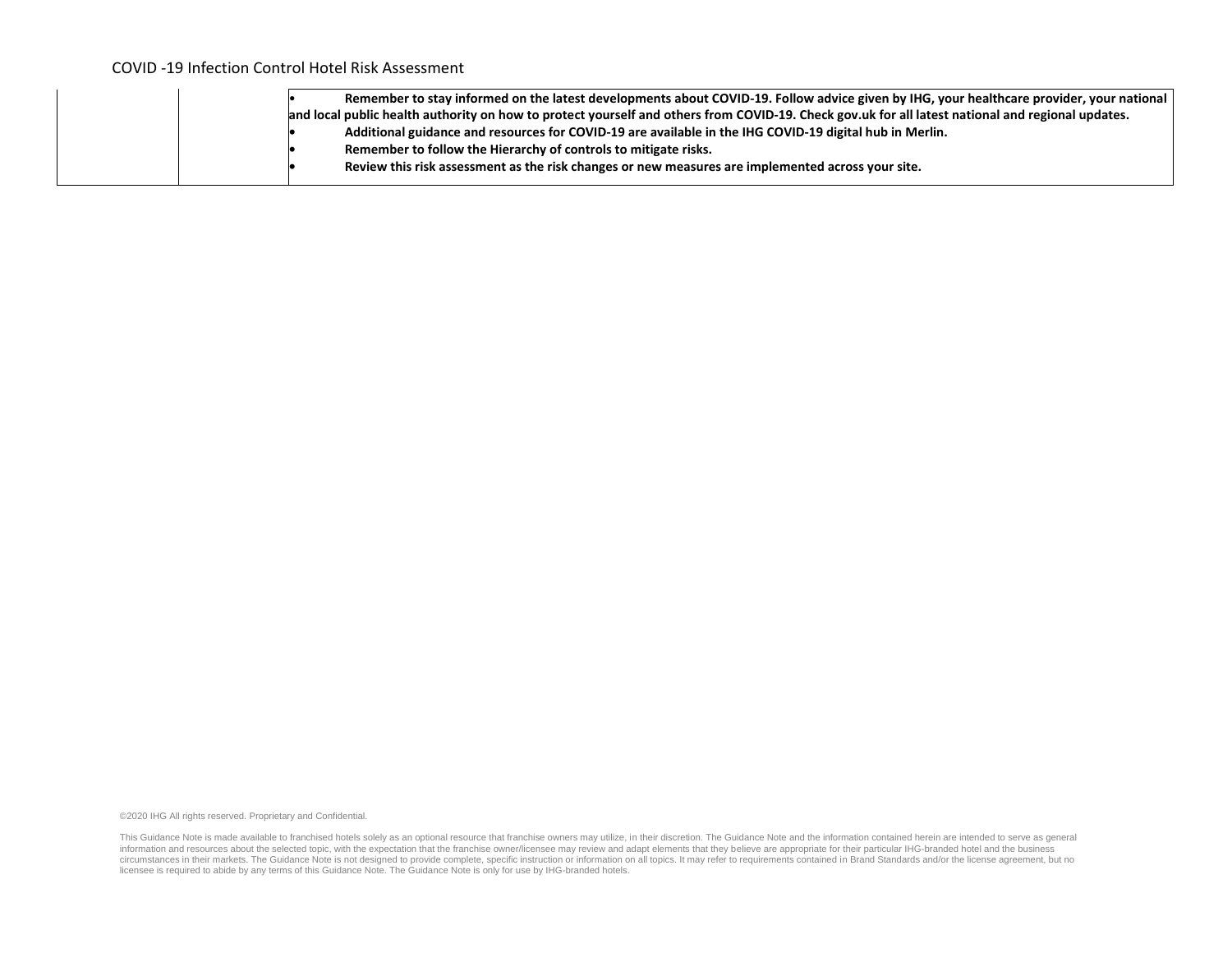## **Date Completed: V21 24/02/2022 Date to be reviewed: Reviewed when required**

# Completed by: Martyn Hewitt & Anne Grant **Reviewed** by: GM, OPS & Key Management Team

©2020 IHG All rights reserved. Proprietary and Confidential.

This Guidance Note is made available to franchised hotels solely as an optional resource that franchise owners may utilize, in their discretion. The Guidance Note and the information contained herein are intended to serve as general information and resources about the selected topic, with the expectation that the franchise owner/licensee may review and adapt elements that they believe are appropriate for their particular IHG-branded hotel and the business circumstances in their markets. The Guidance Note is not designed to provide complete, specific instruction or information on all topics. It may refer to requirements contained in Brand Standards and/or the license agreement, but no licensee is required to abide by any terms of this Guidance Note. The Guidance Note is only for use by IHG-branded hotels.

| <b>Potential Severity of a Risk</b> | <b>Likelihood of Occurrence</b> | - | <b>Risk Rating</b> |
|-------------------------------------|---------------------------------|---|--------------------|
|                                     |                                 |   |                    |

The "Potential Severity of a Risk" is an assessed value between 1 and 3 depending on how serious the potential impact might be from a particular hazard:

|         | <b>Potential Severity of a Risk</b>                                                                                                                                             |  |
|---------|---------------------------------------------------------------------------------------------------------------------------------------------------------------------------------|--|
| Major   | Death; Permanent or major injury; National adverse publicity; Prosecution by<br>Regulatory Authority; Inpatient care; Loss of contract or business; Extended<br>service closure |  |
| Serious | Semi-permanent injury; Outpatient care; Absence from work for more than 3<br>days; Formal action (letter or notice) by Regulatory Authority; Local adverse                      |  |
| Slight  | publicity; High risk of complaint; Loss of goodwill; Short service closure<br>Absence from work for less than 3 days; Unable to carry out normal tasks; Low risk of             |  |

The "Likelihood of Occurrence" rating is also a value between 1 and 3 depending on how often an impact might occur:

©2020 IHG All rights reserved. Proprietary and Confidential.

This Guidance Note is made available to franchised hotels solely as an optional resource that franchise owners may utilize, in their discretion. The Guidance Note and the information contained herein are intended to serve information and resources about the selected topic, with the expectation that the franchise owner/licensee may review and adapt elements that they believe are appropriate for their particular IHG-branded hotel and the busi circumstances in their markets. The Guidance Note is not designed to provide complete, specific instruction or information on all topics. It may refer to requirements contained in Brand Standards and/or the license agreeme licensee is required to abide by any terms of this Guidance Note. The Guidance Note is only for use by IHG-branded hotels.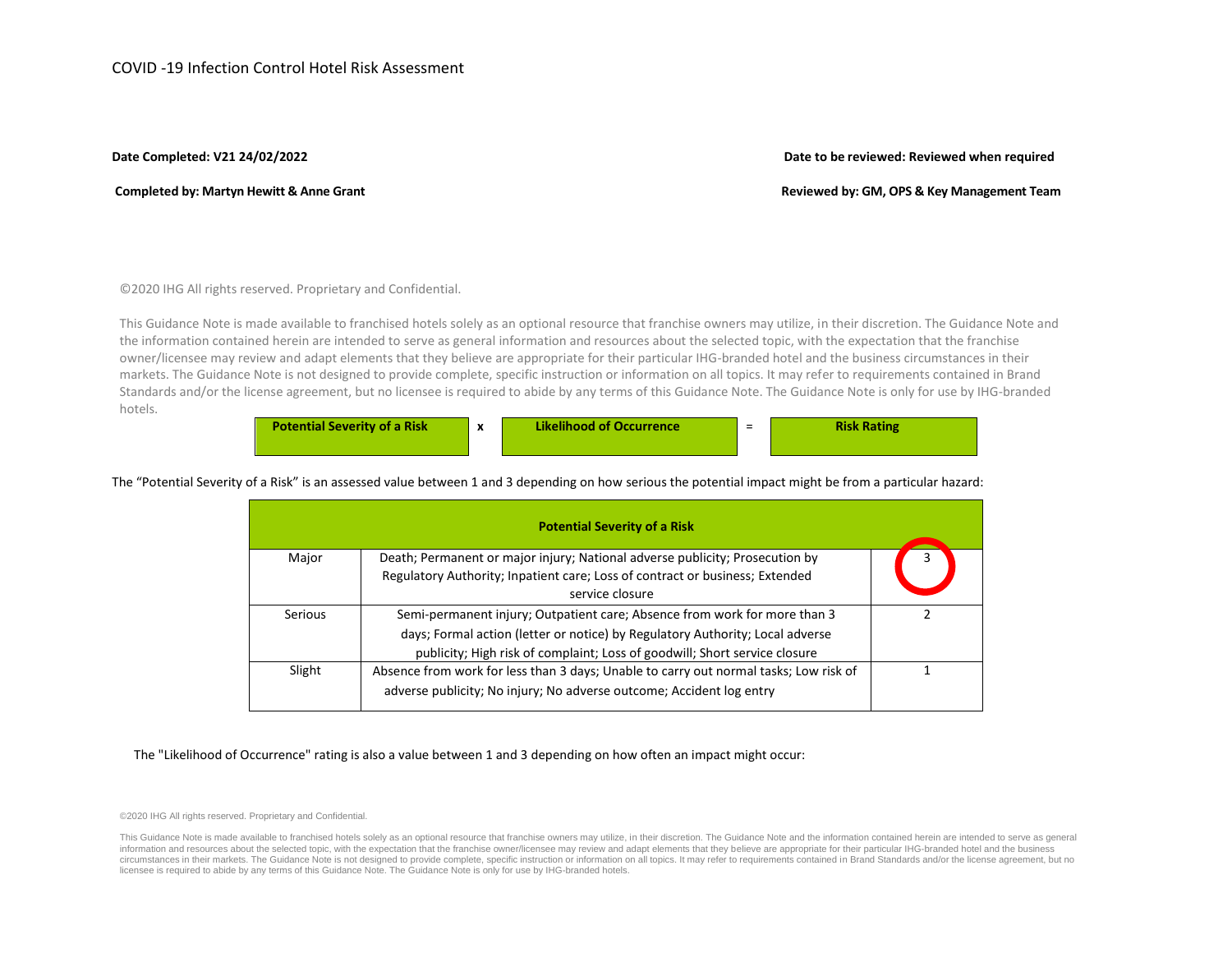# COVID -19 Infection Control Hotel Risk Assessment

| <b>Likelihood of Occurrence</b> |                                                    |   |  |  |  |
|---------------------------------|----------------------------------------------------|---|--|--|--|
| High                            | Where it is certain that harm will occur           | 3 |  |  |  |
| Medium                          | Where harm will occur frequently (likely – weekly) |   |  |  |  |
| Low                             | Where harm will seldom occur (unlikely)            |   |  |  |  |

By multiplying these two figures together a "Risk Rating" of between 1 and 9 is calculated.

It is important to rate the risk since there are benefits to be gained by estimating the level of risk associated with hazards and the benefits of any control measures can be evaluated:

©2020 IHG All rights reserved. Proprietary and Confidential.

This Guidance Note is made available to franchised hotels solely as an optional resource that franchise owners may utilize, in their discretion. The Guidance Note and the information contained herein are intended to serve information and resources about the selected topic, with the expectation that the franchise owner/licensee may review and adapt elements that they believe are appropriate for their particular IHG-branded hotel and the busi licensee is required to abide by any terms of this Guidance Note. The Guidance Note is only for use by IHG-branded hotels.